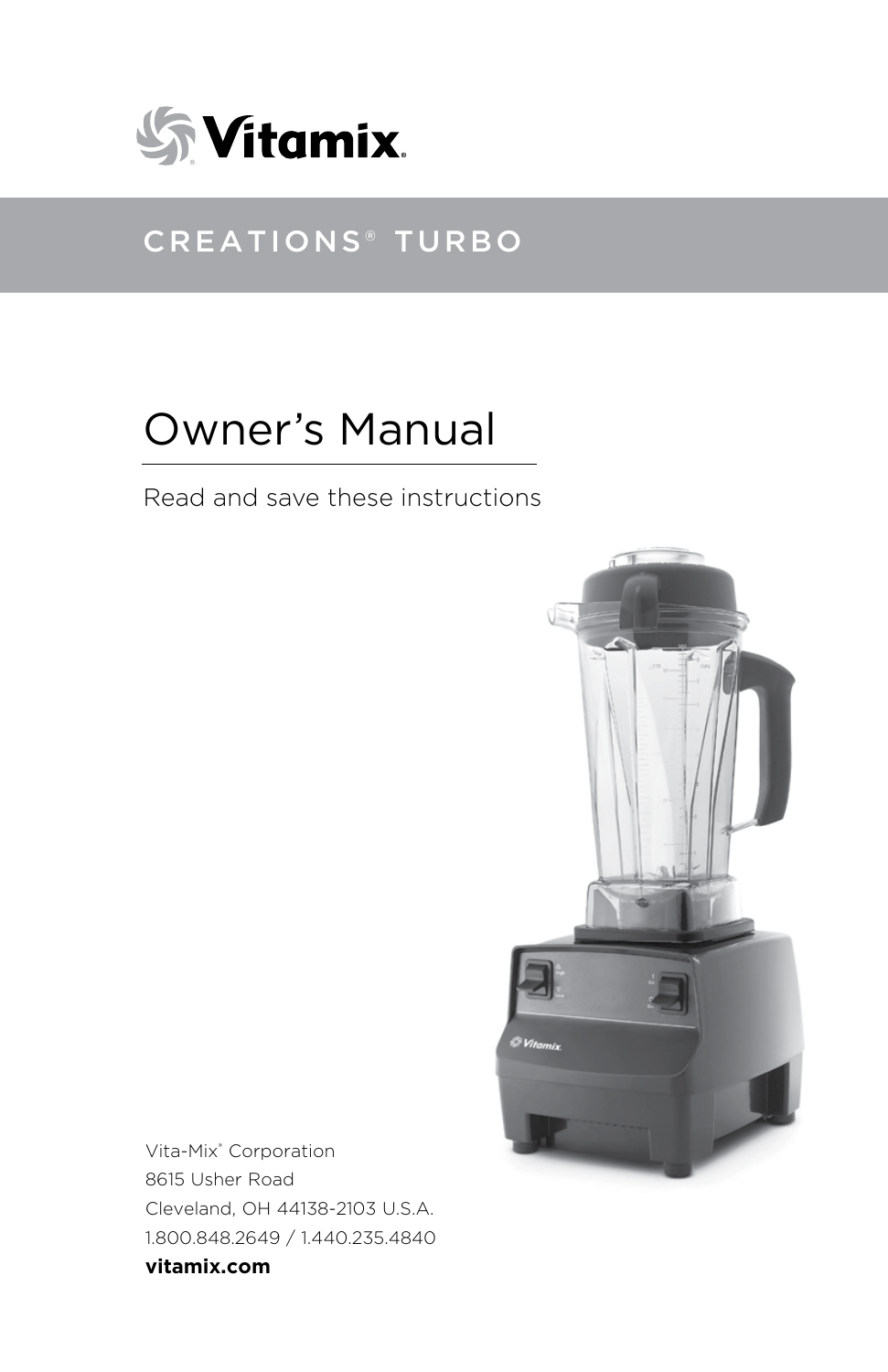# CONTENTS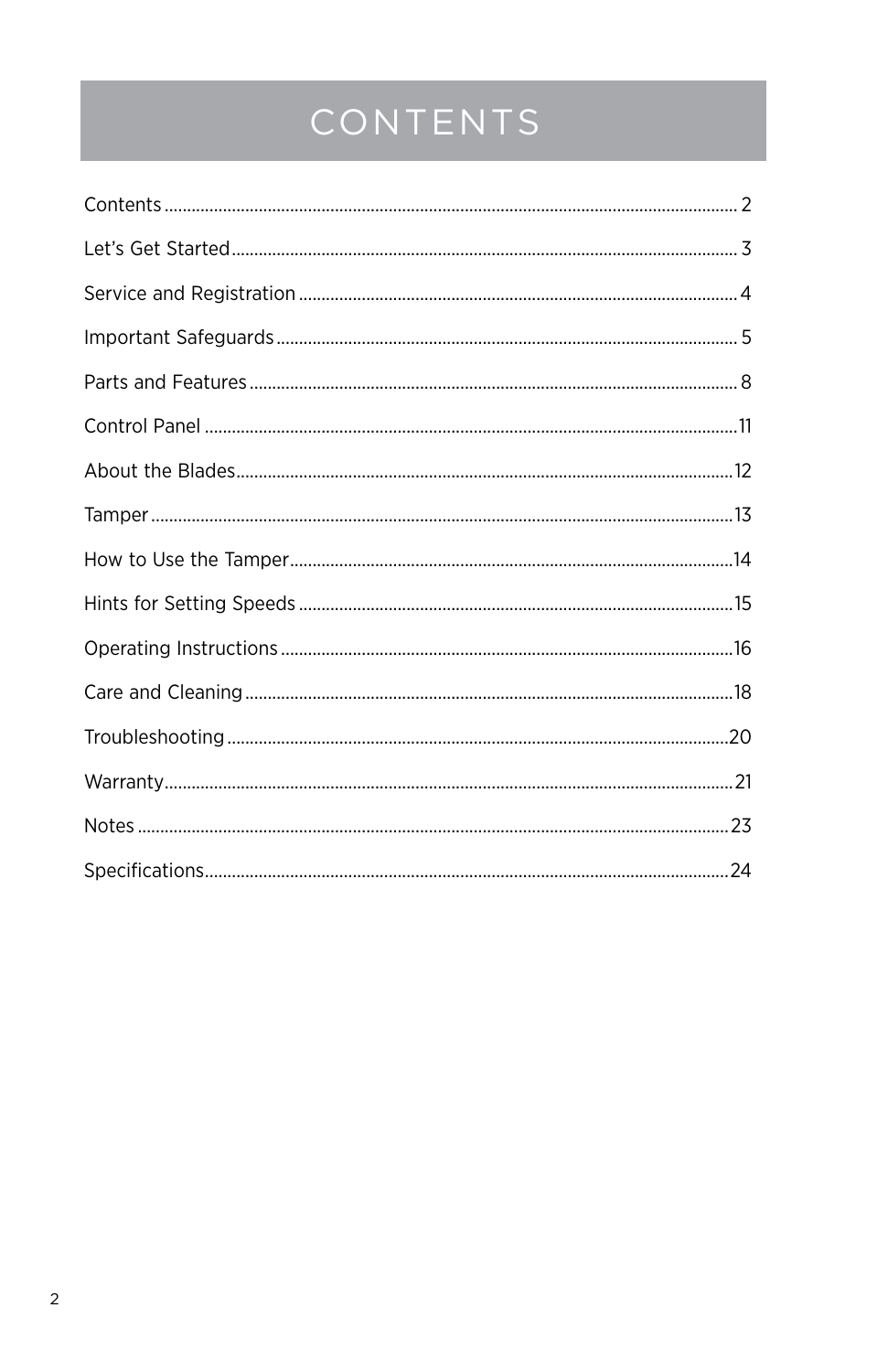## Let's Get Started

## Congratulations!

You are about to see how quick, easy, and delicious healthy eating can be!

Please read all the safety information, warnings, and instructional material found in this booklet before getting started. Set your Vitamix machine on a dry, level surface. Make sure that the power switch is set to Off, and that the machine is plugged into a grounded electrical outlet. Then, follow the cleaning instructions on page 18 to prepare your machine for use. Always clean your machine before the first use.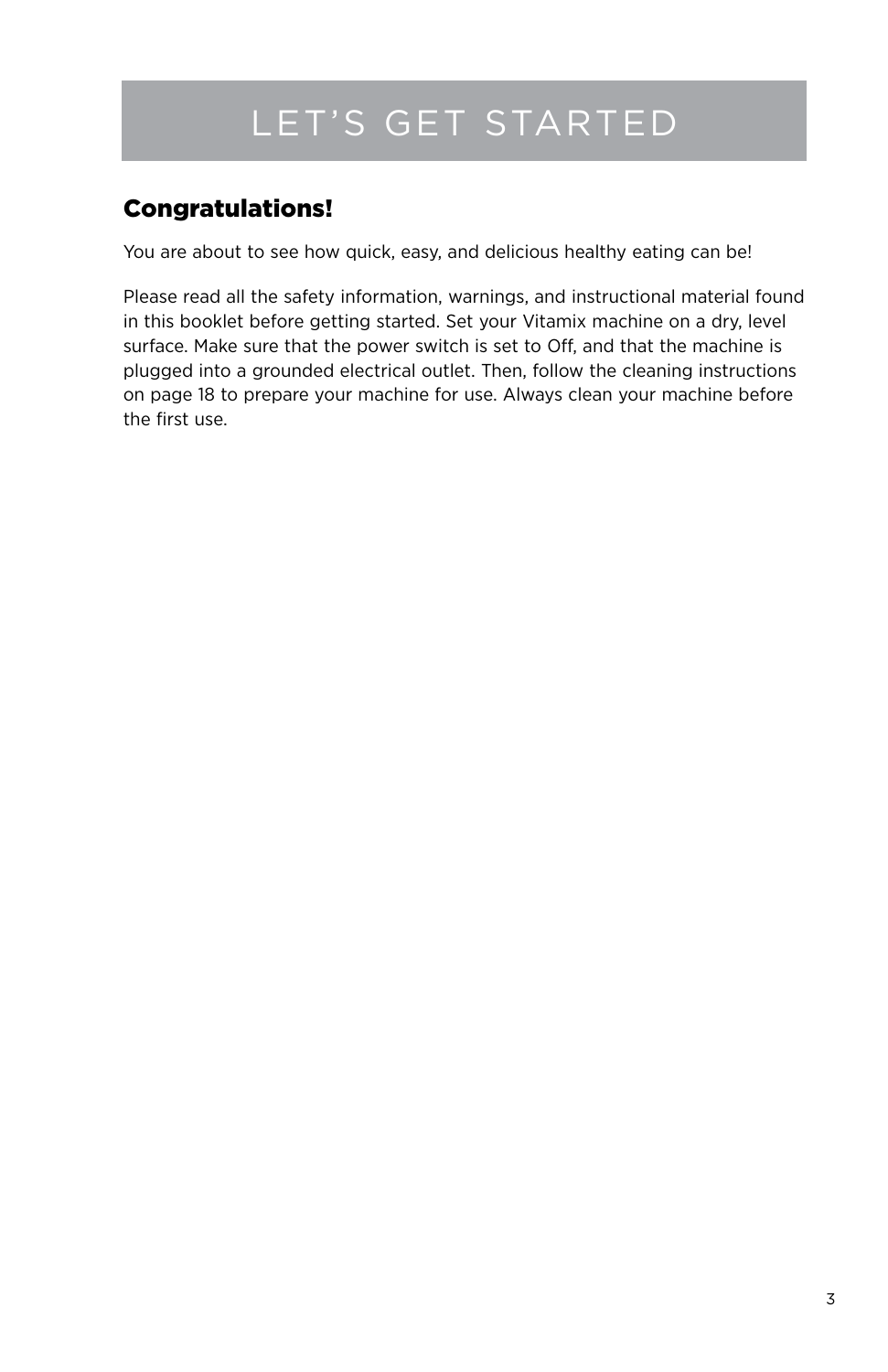# Service and Registration

## Vitamix Service

Record the model number and serial number of your Vitamix in the spaces provided below for future reference. These numbers can be found on the back of the motor base.

| Model Number     |  |
|------------------|--|
| Serial Number    |  |
| Date of Purchase |  |
| Purchased From   |  |

Before returning this product for any reason, including repair, first contact Vitamix Customer Service at 1.800.848.2649 or 1.440.235.4840, email service@vitamix.com, or contact your local dealer.

### Product Registration

If you purchased your Vitamix® machine directly from the Vita-Mix® Corporation via the company's website or call center by phone, your product was registered at the time of purchase and your Vitamix machine's warranty has been activated.

If you purchased your Vitamix machine from an International Distributor or Dealer in countries other than the United States, Canada, United Kingdom, or Ireland, your product is warranted through the International Distributor or Dealer and need not be registered with the Vita-Mix Corporation.

#### **Your machine is not yet registered with Vitamix if you:**

- **1.** Purchased from a Dealer in the United States, Canada, United Kingdom, or Ireland
- **2.** Purchased from a military base
- **3.** Purchased from a retail or wholesale store
- **4.** Received your Vitamix machine as a gift
- **5.** Are not the original owner of the machine

Enjoy faster and easier service in the future by taking a few minutes to register your Vitamix machine today.

#### **Choose one of these easy ways to register your machine:**

- **1.** Online at vitamix.com/warranty
- **2.** Email service@vitamix.com
- **3.** Call 1.800.848.2649 or 1.440.235.4840, press option 2

Your warranty may be honored by Vita-Mix® Corporation or an authorized dealer.

Failure to register your machine will not diminish your warranty rights.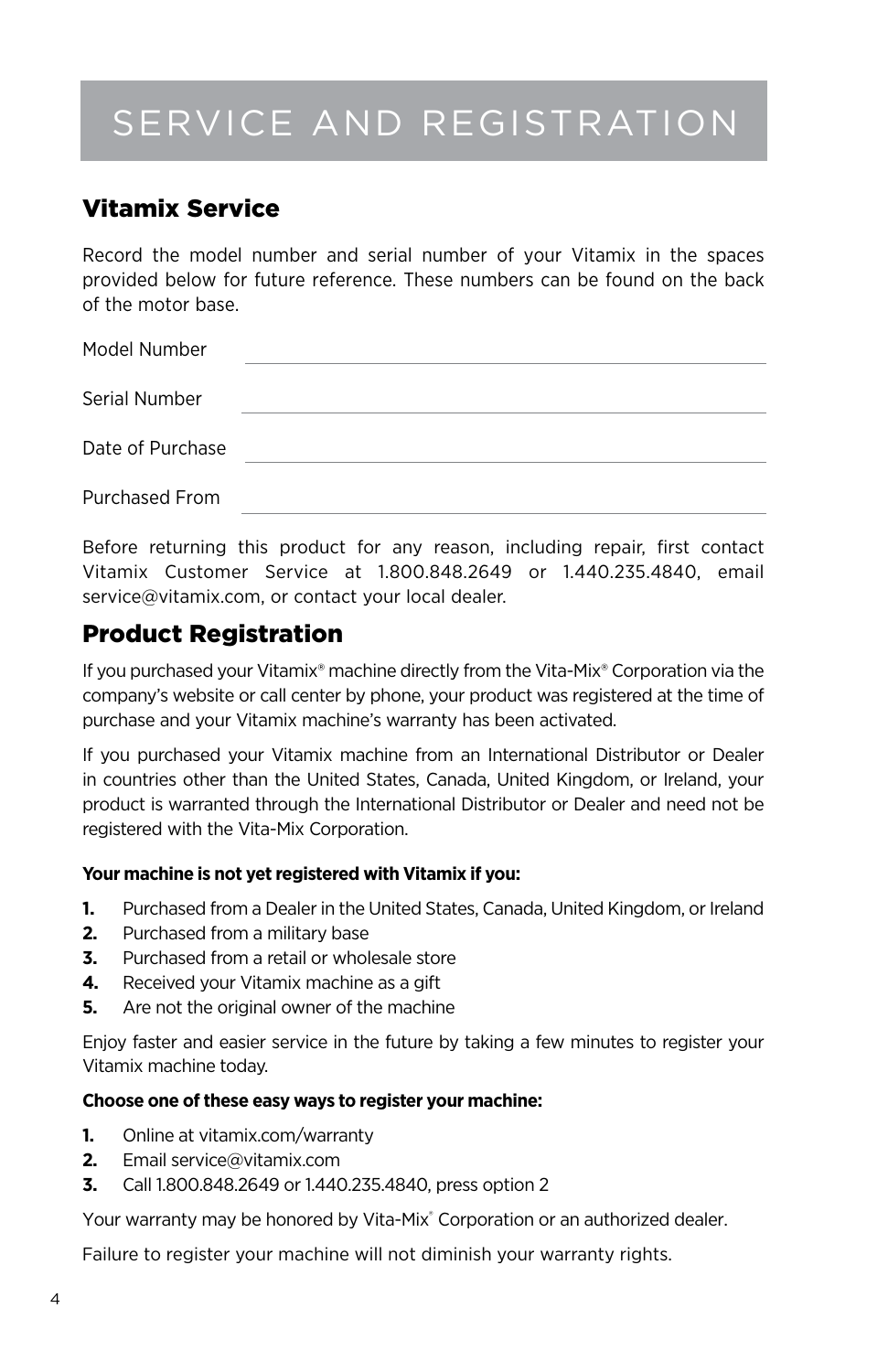## Important safeguards

![](_page_4_Picture_1.jpeg)

**WARNING:** To avoid the risk of serious injury when using your Vitamix® blender, basic safety precautions should be followed, including the following.

### READ ALL INSTRUCTIONS, SAFEGUARDS, AND WARNINGS BEFORE OPERATING BLENDER.

- **1.** Read all instructions.
- **2.** Not intended for use by or near children or persons with reduced physical, sensory, or mental capabilities or lack of experience and knowledge. Close supervision is necessary when any appliance is used by or near children or incapacitated persons.
- **3.** To protect against the risk of electrical shock, do not put the blender base in water or other liquid.
- **4.** Unplug from outlet when not in use, before putting on or taking off parts, and before cleaning.
- **5.** Avoid contacting moving parts.
- **6.** Do not operate any appliance with a damaged cord or plug or after the appliance malfunctions, or is dropped or damaged in any manner. Call Vitamix Customer Service at 1.800.848.2649 or 1.440.235.4840 or email service@ vitamix.com at once for examination, repair, replacement, or electrical or mechanical adjustment. If purchased outside the U.S.A. or Canada, contact your local Vitamix dealer.
- **7.** Alteration or modification of any part of the blender base or container, including the use of any part or parts that are not genuine authorized Vitamix parts, may cause fire, electric shock, or injury.
- **8.** The use of attachments not expressly authorized or sold by Vitamix for use with this blender, including canning jars, may cause fire, electric shock, or injury.
- **9.** Do not use outdoors.
- **10.** Do not let cord hang over edge of table or counter.
- **11.** Do not let cord contact hot surface, including the stove.
- **12.** Keep hands and utensils out of container while blending to reduce the risk of severe injury to persons or damage to the blender. A rubber scraper or spatula may be used, but only when the Vitamix blender is not running.
- **13.** The tamper provided must be used only when the main part of the lid is in place.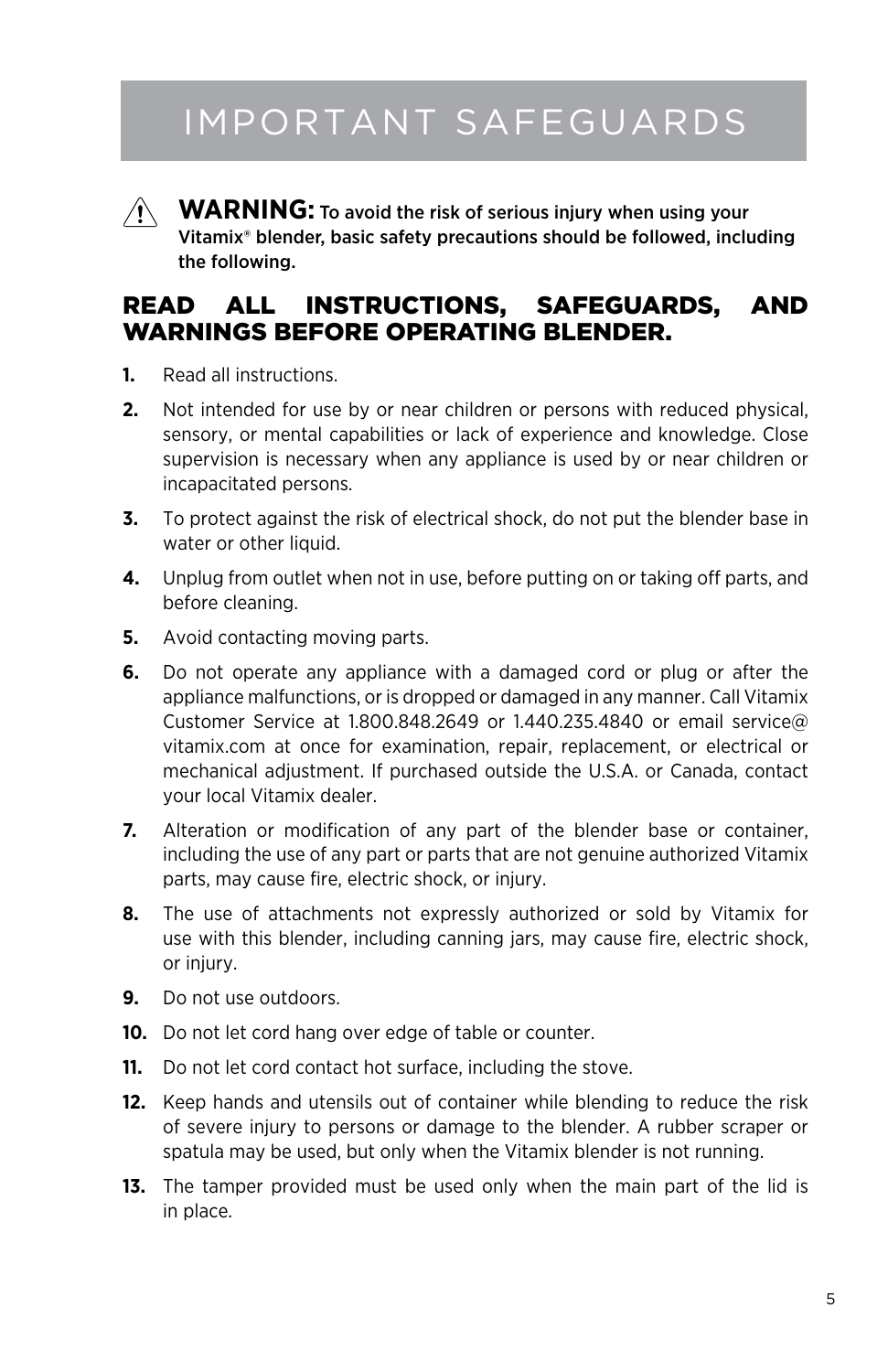## Important safeguards

- **14.** Blades are sharp. Handle or remove blade and blade assembly from the container with extreme care to avoid injury. To reduce the risk of injury, never place a blade assembly on the motor base unless assembled to the Vitamix container.
- **15.** Do not leave foreign objects, such as spoons, forks, knives or the lid plug, in the container as this will damage the blades and other components when starting the machine and may cause injury**.**
- **16.** Never attempt to operate with damaged blades.
- **17.** Always operate blender with lid and lid plug firmly in place. The lid plug should be removed only when adding ingredients and when using the tamper.
- **18.** When blending hot liquids or ingredients, use caution; spray or escaping steam may cause scalding and burns. Do not fill container to the maximum capacity. Always begin processing on the lowest speed setting. Keep hands and other exposed skin away from the lid opening to prevent possible burns.
- **19.** When making nut butters or oil-based foods, do not process for more than one minute after the mixture starts to circulate in the container. Processing for longer periods can cause dangerous overheating.

## SAVE THESE INSTRUCTIONS

### **WARNING**

![](_page_5_Picture_9.jpeg)

#### To Avoid Injury.

Read and understand instruction manual before using this machine.

![](_page_5_Picture_12.jpeg)

### IMPORTANT INSTRUCTIONS FOR SAFE USE

This product is intended for HOUSEHOLD USE ONLY and is not intended to be used for commercial purposes.

Do not leave your Vitamix blender unattended when operating.

Any repair, servicing, or the replacement of parts must be performed by Vitamix or an authorized service representative.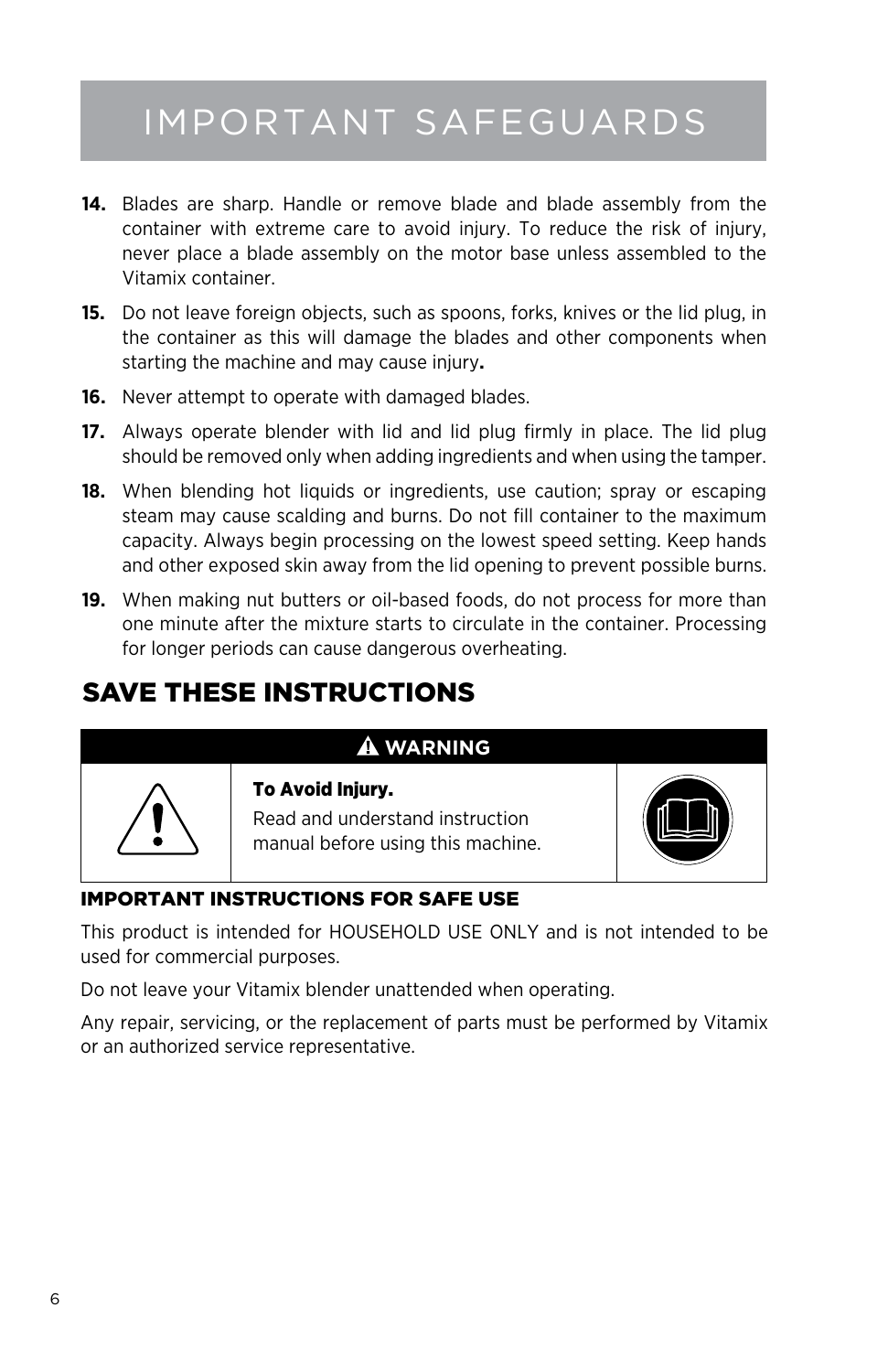## Important safeguards

| <b>A WARNING</b>                                                                                                                                                                                                                                |  |
|-------------------------------------------------------------------------------------------------------------------------------------------------------------------------------------------------------------------------------------------------|--|
| <b>Electrical Shock Hazard.</b><br>Use grounded outlet only.<br><b>DO NOT</b> remove ground.<br><b>DO NOT</b> use an adapter.<br><b>DO NOT</b> use an extension cord.<br>Always unplug before cleaning<br>the<br>motor base or when not in use. |  |
| Do not put the motor base in water or<br>other liquid.<br><b>Failure to follow instructions can cause</b><br>death or electrical shock.                                                                                                         |  |

### NOTICE: THE FAILURE TO FOLLOW ANY OF THE IMPORTANT SAFEGUARDS AND THE IMPORTANT INSTRUCTIONS FOR SAFE USE IS A MISUSE OF YOUR VITAMIX BLENDER THAT CAN VOID YOUR WARRANTY AND CREATE THE RISK OF SERIOUS INJURY.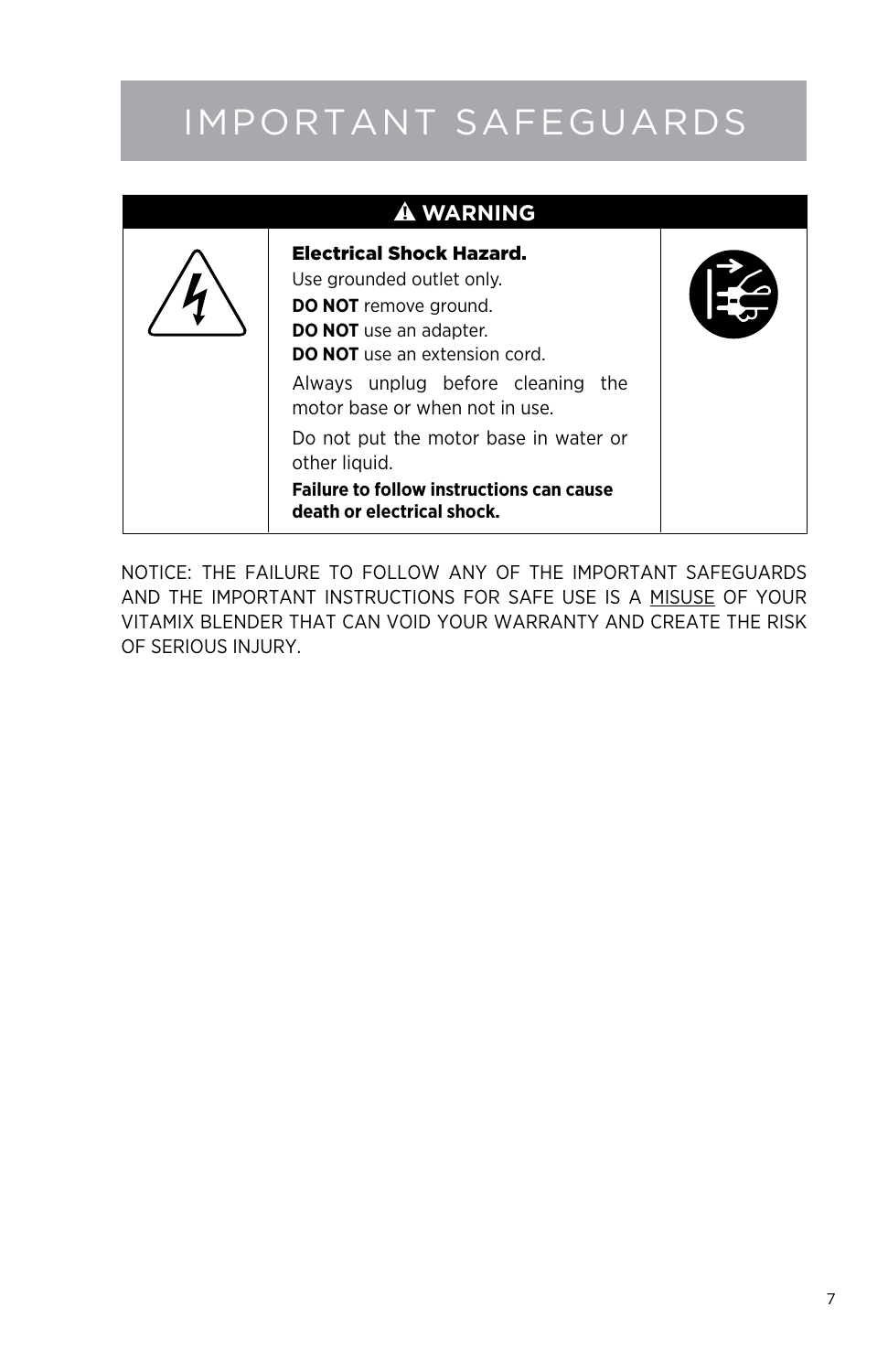## Parts and Features

![](_page_7_Figure_1.jpeg)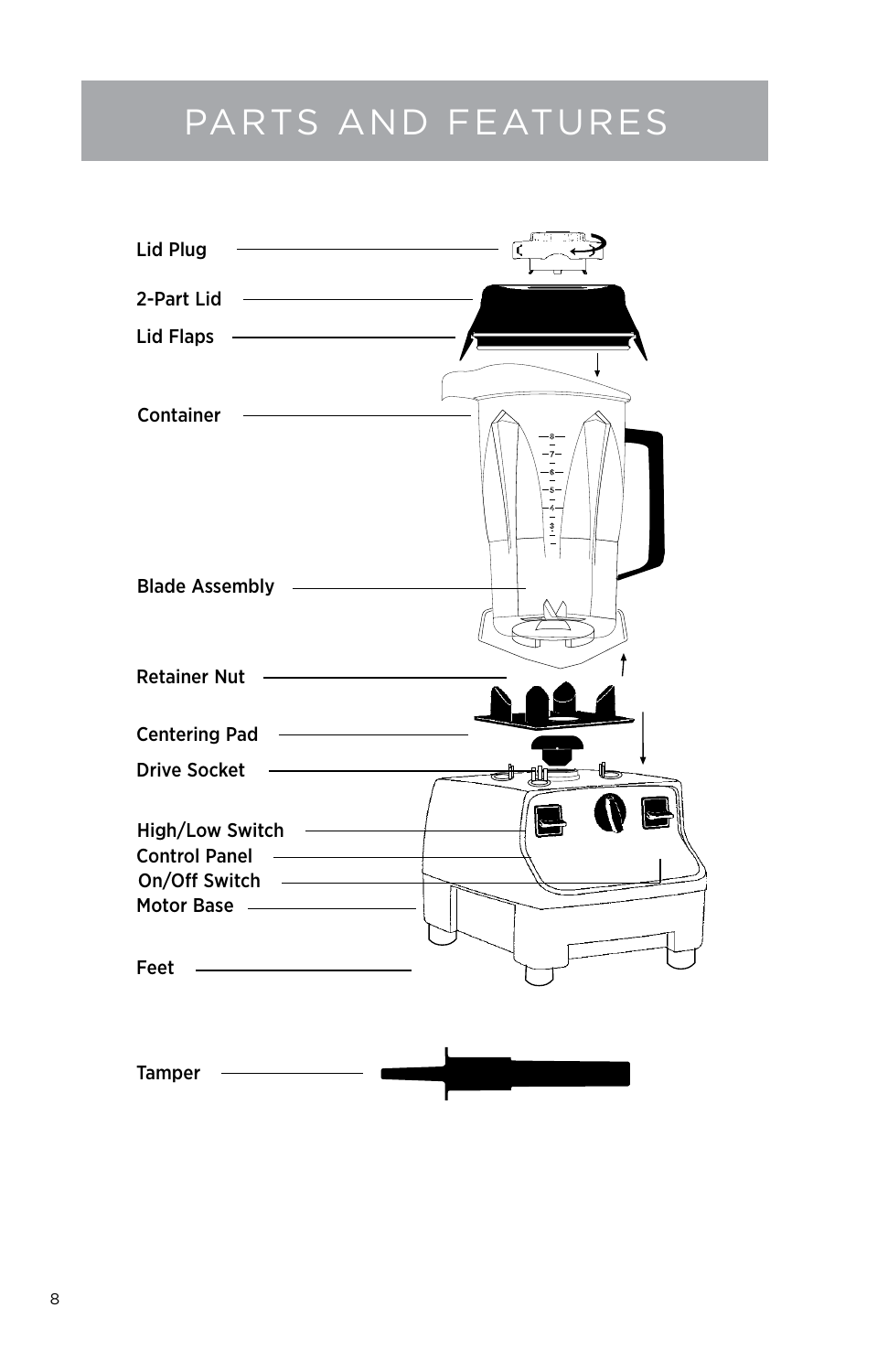# Parts and Features

**On/Off Switch:** Lifting the On/Off Switch to the On (|) position starts the rotation of the blade assembly and begins the blending process.

**High/Low Switch:** The High/Low Switch controls the speed of the rotation of the blade assembly.

**Container:** Ounces, cups, and milliliters are clearly marked.

**2-Part Lid:** Your new machine has our latest lid design. It is easy to put on and take off, and easy to clean. Always use the lid and the lid plug when the machine is in operation.

 $\sqrt{N}$  **CAUTION:** Lids and tampers are not interchangeable between different container styles, types, and sizes.

Snap the lid onto the container and leave in place for a few minutes. Once the lid has been left on the container, it will be much easier to lock or remove.

**Lid Plug:** Insert through the lid and secure by turning clockwise. Remove the lid plug to use the tamper or add ingredients.

**Tamper:** While the machine is running, and only through the lid plug opening, use the tamper to press ingredients into the blades. Refer to "How to Use the Tamper" on page 14.

**To Lock the Lid in Place:** Position lid on container with lid flaps midway between the spout and the handle. Push the lid onto the container until it locks in place. The lid must always be secured when processing, especially hot liquids that may scald. **Never operate the blender without checking to make sure the lid is securely locked in place.**

![](_page_8_Figure_10.jpeg)

**To Remove the Lid:** Lift up on one lid flap while holding the container securely.

**To Remove the Lid Plug:** Rotate the lid plug counterclockwise from the "locked" to "unlocked" position and lift out.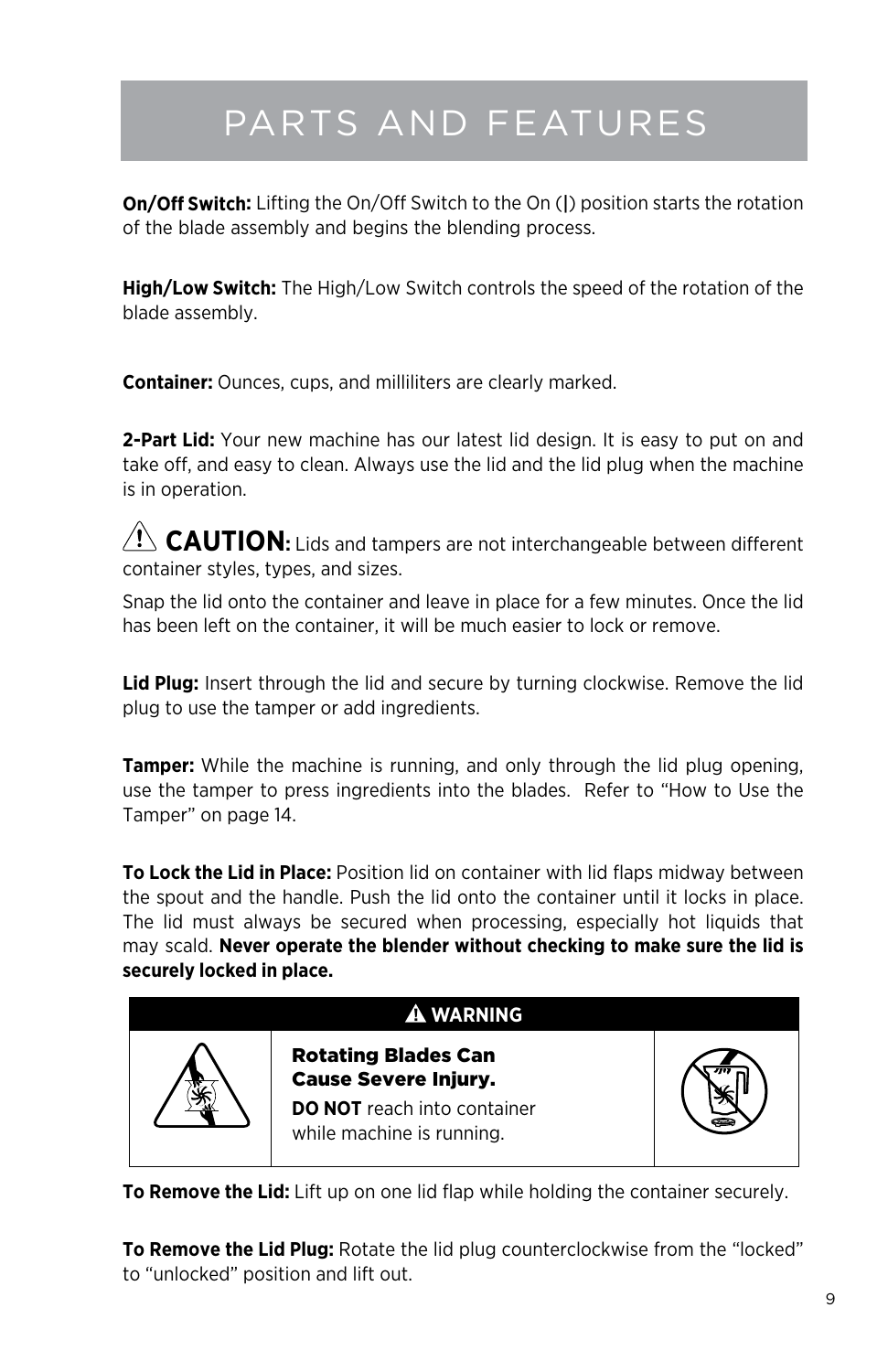## Parts and Features

**Automatic Overload Protection**: Your Vitamix motor is designed to protect itself from overheating. If the motor shuts off, turn off the power switch for up to 45 minutes to reset. Reset time will be extended if high room temperatures exist. To reduce the reset time, unplug the machine, remove the container, and blow air into the center section of the bottom with a hair dryer on the cool setting.

**Power Cord:** Your machine is equipped with a long power cord. Store the unused portion neatly underneath.

**Bottom View / Cord Wrap:** Plastic cord retainers hold the cord securely. There is no need to unscrew the cord retainers to let out more cord. They are flexible, and return to position after the cord is lifted out.

![](_page_9_Figure_4.jpeg)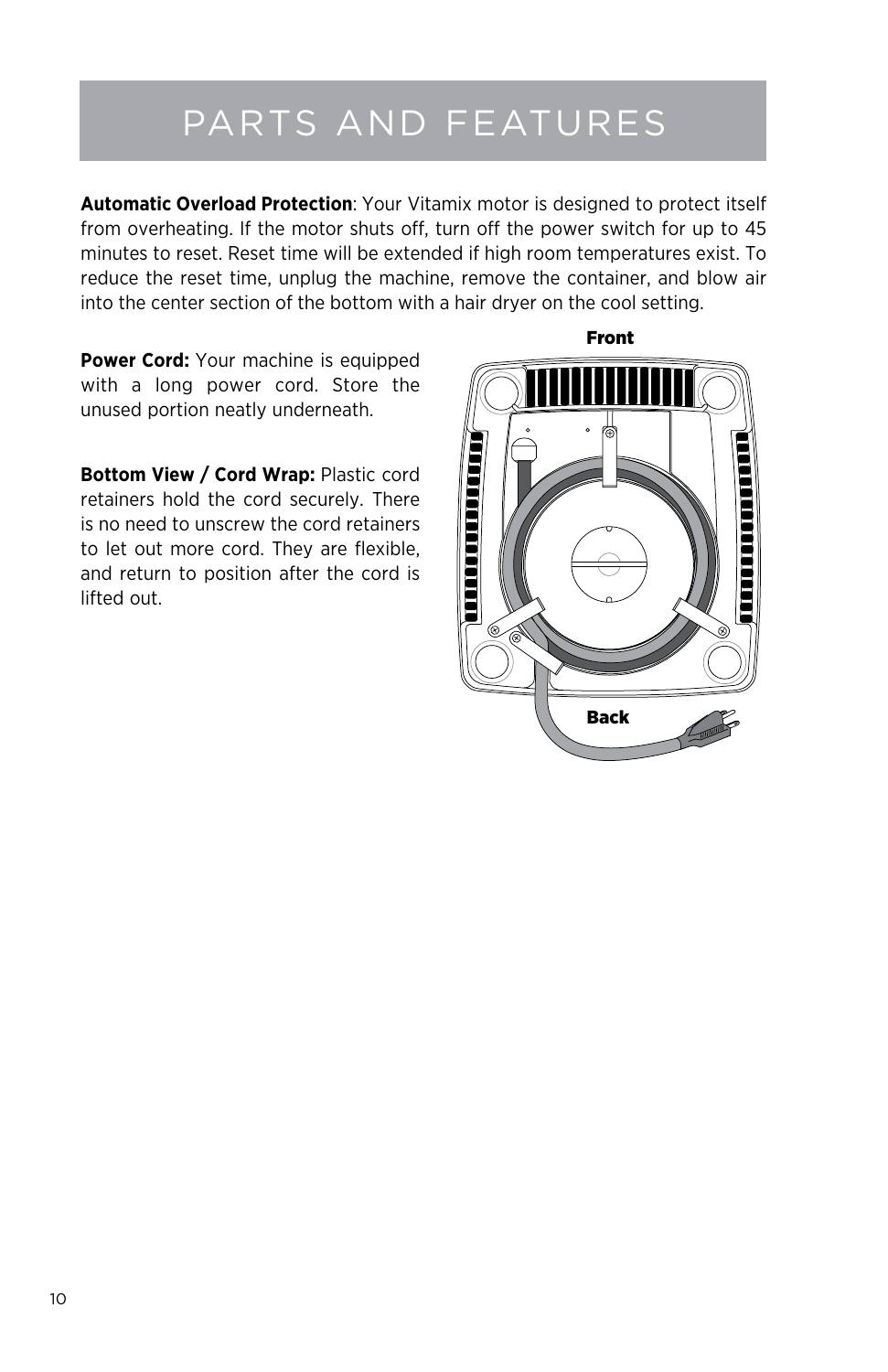## Control Panel

![](_page_10_Figure_1.jpeg)

- **1. On/Off Switch:** Before pushing the On/Off Switch to the On (|) position, make sure that the High/Low Switch is set to Low  $(\nabla)$ . Do not start your machine on High  $(\Delta)$  setting. Push the On/Off Switch up to turn On. Push down to turn Off (O).
- **2. High/Low Switch:** High  $(\Delta)$  is the fastest speed available. Switch to Low  $(\nabla)$  for a lower speed.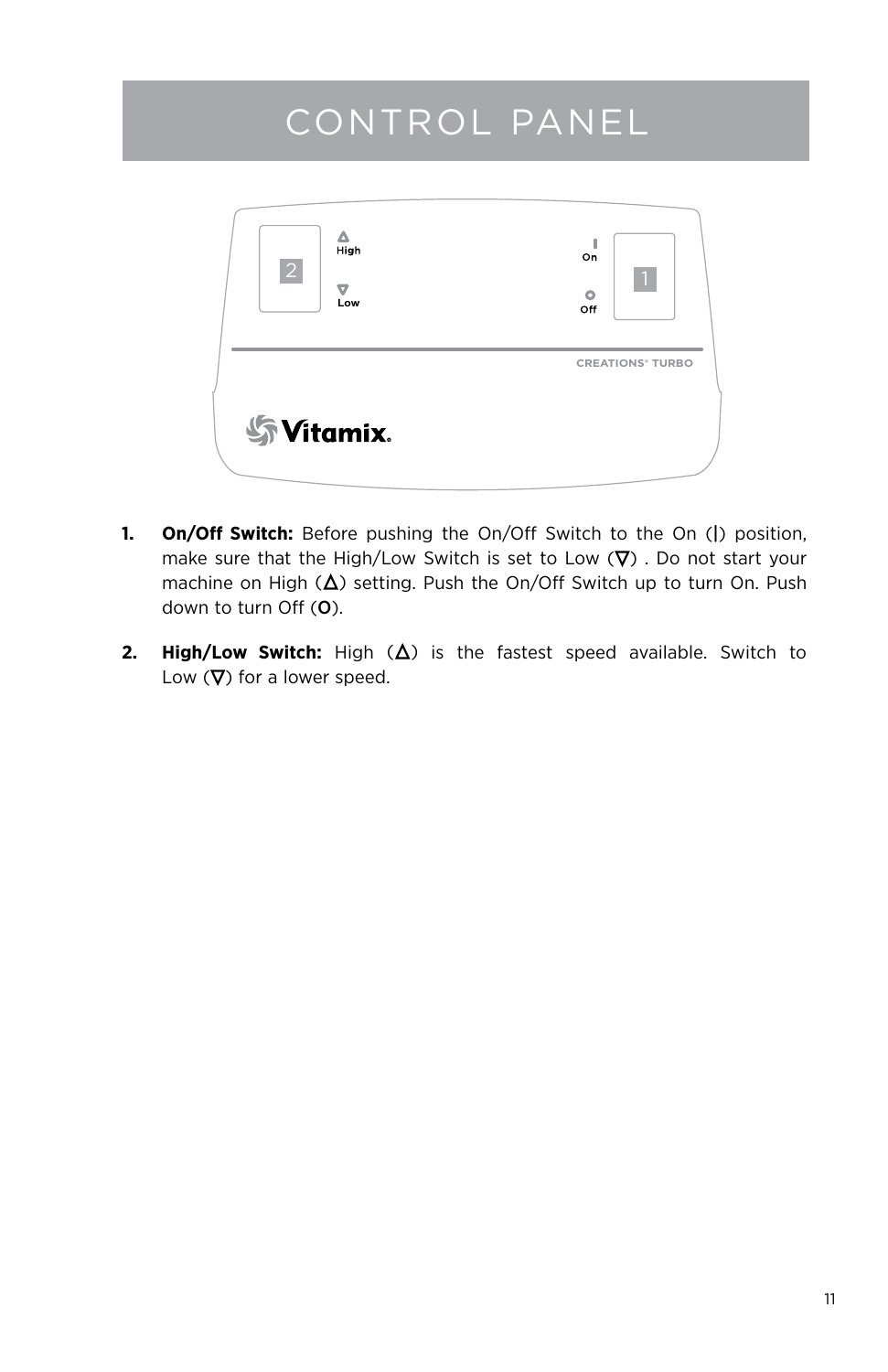# About the Blades

The Vitamix machine comes standard with the wet blade container. The blade is identified by a "W" for wet. This blade is used for most of your recipes. Additional containers with wet or dry blades may be purchased separately.

### **WARNING**

![](_page_11_Picture_3.jpeg)

Cause Severe Injury. **DO NOT** reach into container while machine is running.

Rotating Blades Can

![](_page_11_Picture_5.jpeg)

![](_page_11_Picture_6.jpeg)

**Wet Blade Container:** Designed for processing liquids, including juice, frozen mixtures, sauces, soups, purées, batters, and for wet chopping. The wet blades can also grind grain and knead dough, but they are not quite as efficient as the dry blades in this application. If used for grinding, your container will mar and become cloudy; see instructions for dry container use.

![](_page_11_Picture_8.jpeg)

**Dry Blade Container:** These blades are clearly marked "D" and are designed specifically for grinding dry materials such as grains, cereal, and coffee, and are also used for kneading bread dough. The dry blades can NOT process liquids efficiently. If you grind herbs on a regular basis, you may wish to purchase a separate dry blade container and replace blades as needed.

![](_page_11_Picture_10.jpeg)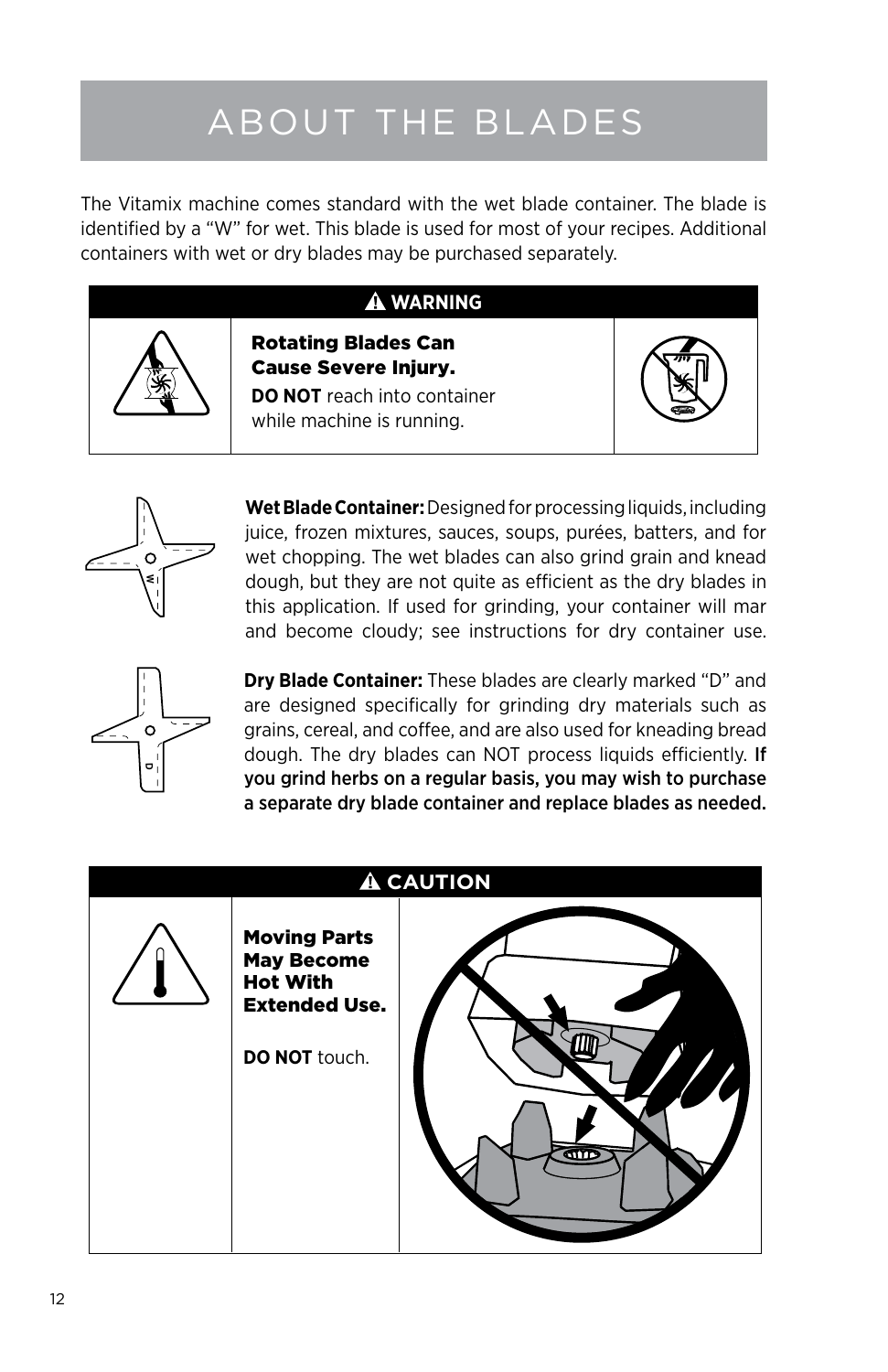# **TAMPER**

### **A** CAUTION

![](_page_12_Picture_2.jpeg)

Rotating Blades Can Cause Damage.

Lids and tampers are not interchangeable between different container styles, types, and sizes. Use the tamper that was supplied with your machine.

## How to Determine the Tamper that Can Be Used with Your Container

Each type of tamper is designed to be used safely and effectively with a particular container. **If a tamper came with your container, it is the correct tamper for the container.**

If a tamper did not come with your container, or you want to determine if a tamper that you already have can be used with your new container, please compare your container with the containers and matching tampers to the illustration below. Before using the tamper during the blending process, verify that it is the correct tamper.

![](_page_12_Picture_8.jpeg)

- 64 oz. Short Containers use Tamper 016041 that is approximately 9-¾ inches long.
- 64 oz. Tall Containers uses Tamper 000760 that is approximately 12-½ inches long.
- 32 oz. and 48 oz. Containers use Tamper 015033 that is approximately 11 inches long.

To verify that you are using the correct tamper, place the lid on an empty container, remove the lid plug and insert the tamper. If it is the correct tamper it should easily fit into the opening but will not come in contact with the blades no matter how you move the tamper inside the container. IF THE TAMPER TOUCHES THE BLADES AT ANY ANGLE - DO NOT USE THE TAMPER WITH YOUR CONTAINER.

If you do not have the correct tamper for your container, call Vitamix Customer services at 1.800.848.2649 or 1.440.235.4840 to order a new tamper.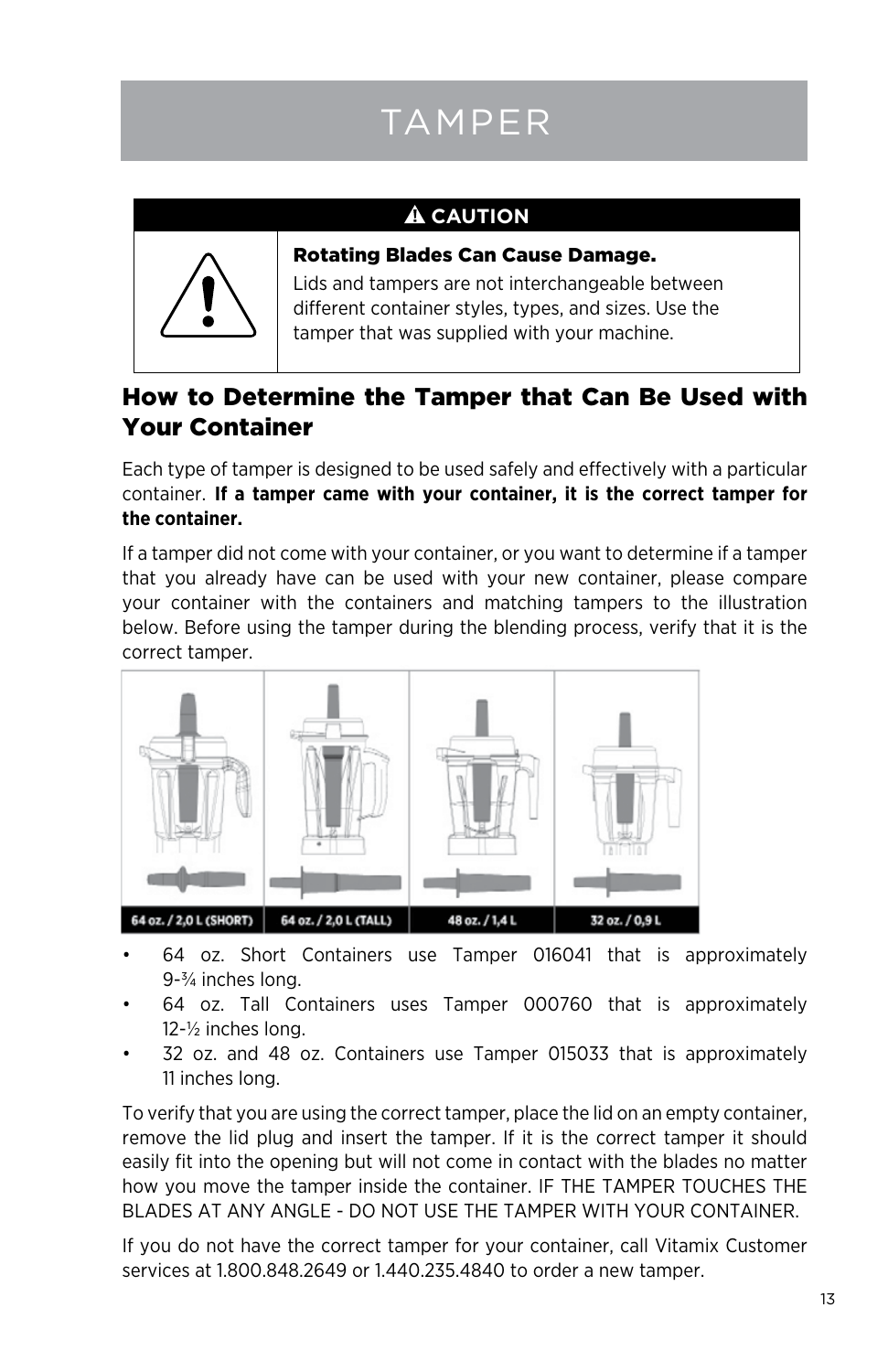# How to Use the Tamper

![](_page_13_Picture_1.jpeg)

#### **IMPORTANT!**

- The splash disk (near the top of the tamper) and lid prevent the tamper from hitting the blades when the lid is secured properly in the locked position.
- • The container should not be more than two-thirds full when the tamper is used during blending.
- • To avoid overheating during blending, DO NOT use the tamper for more than 30 consecutive seconds.
- • If the food does not circulate, the machine may have trapped an air bubble. Carefully remove the lid plug while making sure the lid stays firmly in place. Release the air bubble by inserting the tamper through the lid plug opening.

![](_page_13_Picture_7.jpeg)

Holding the tamper straight down may not help the ingredients circulate. If necessary, point the tamper toward the sides or corners of the container. DO NOT try to force the tamper deeper into the container.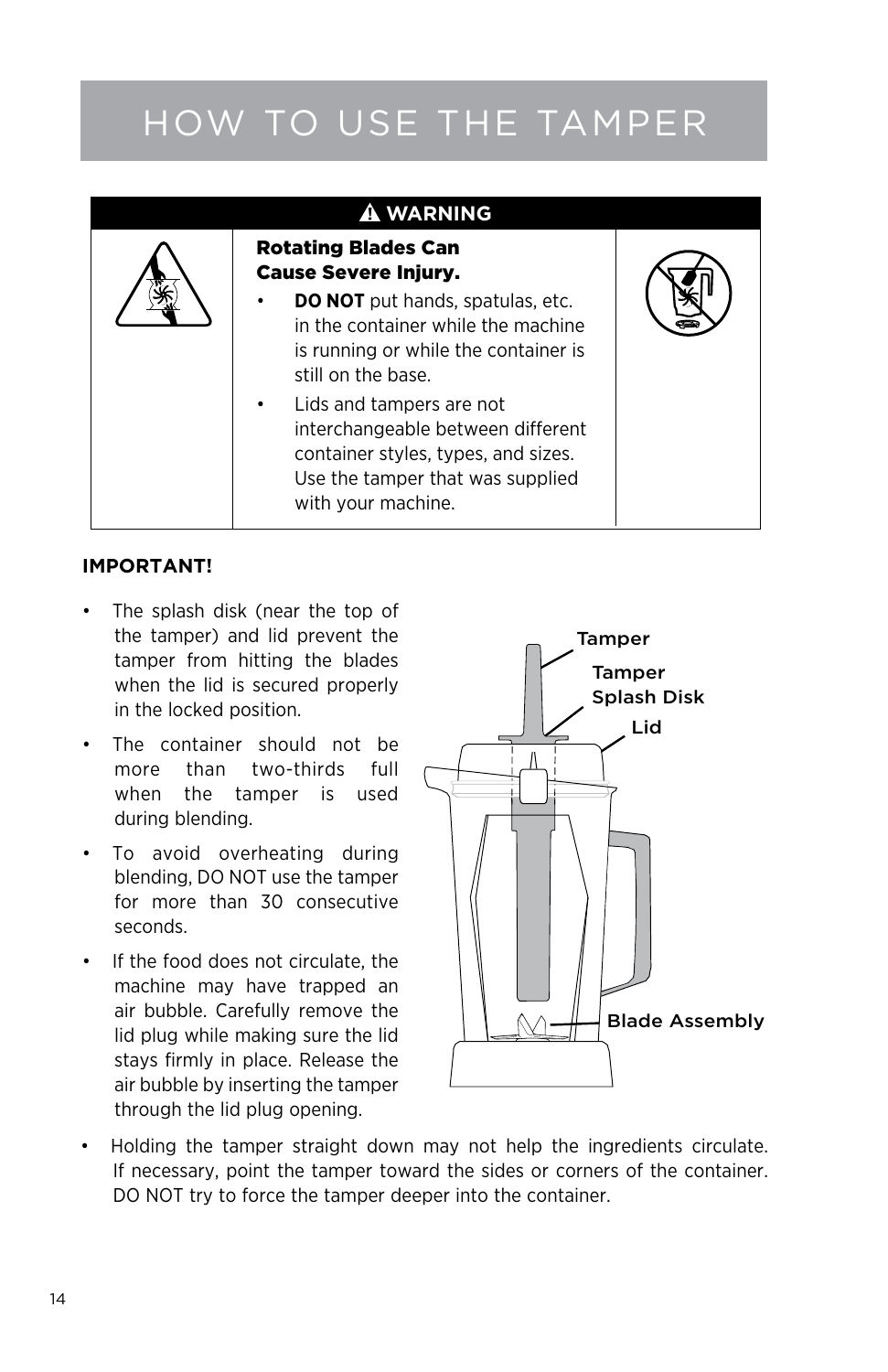# Hints for Setting Speeds

| <b>ACAUTION</b>                                                                                              |  |
|--------------------------------------------------------------------------------------------------------------|--|
| Never Start on Speeds Above 1 with<br><b>Hot Liquids to Avoid Possible Burns.</b>                            |  |
| Escaping steam, splashes or contents<br>may scald.                                                           |  |
| To secure the contents, lock the lid and lid<br>plug securely in place prior to operating the<br>machine and |  |
| always start on Low and then switch to High.                                                                 |  |

### Hints for Setting Speeds

Always start the machine with the High/Low Switch in the Low  $(\nabla)$  position. Increase speed as needed depending on the recipe used. If a recipe calls for processing on High  $(\Delta)$ , start on Low  $(\nabla)$  and then switch the High/Low Switch up to the High  $(\Delta)$  position. **Do not begin processing on the High**  $(\Delta)$  **setting.** 

Process on the High  $(\Delta)$  setting for as much of the processing time as possible to make whole food juices, soups, shakes, frozen mixtures, purées, nut butters and for grinding grains. Processing times will generally be less than one minute (most take less than 30 seconds). High  $(\Delta)$  speed provides the best quality of refinement, breaking down ice, frozen fruit, whole fruits or vegetables, and grains to a smooth lump-free consistency.

**TIP:** Blending too long at low speed will overheat the machine and cause the Automatic Overload Protection to turn the machine off. Use the High  $(\Delta)$  speed as often as possible to achieve the most uniform consistency. Blending on High  $(\Delta)$  speed also maximizes the motor's cooling fan to avoid overheating.

When on the High  $(\Delta)$ , if the food does not circulate, the machine may be overloaded or may have trapped an air bubble. Carefully remove the lid plug while making sure the lid stays firmly in place. Release the air bubble by inserting the tamper through the lid plug opening. If circulation problems continue, switch to Low  $(\nabla)$  Speed. Using low speed may allow food to circulate when high speed does not. Once the food is circulating freely, switch back to High  $(\Delta)$  and continue processing.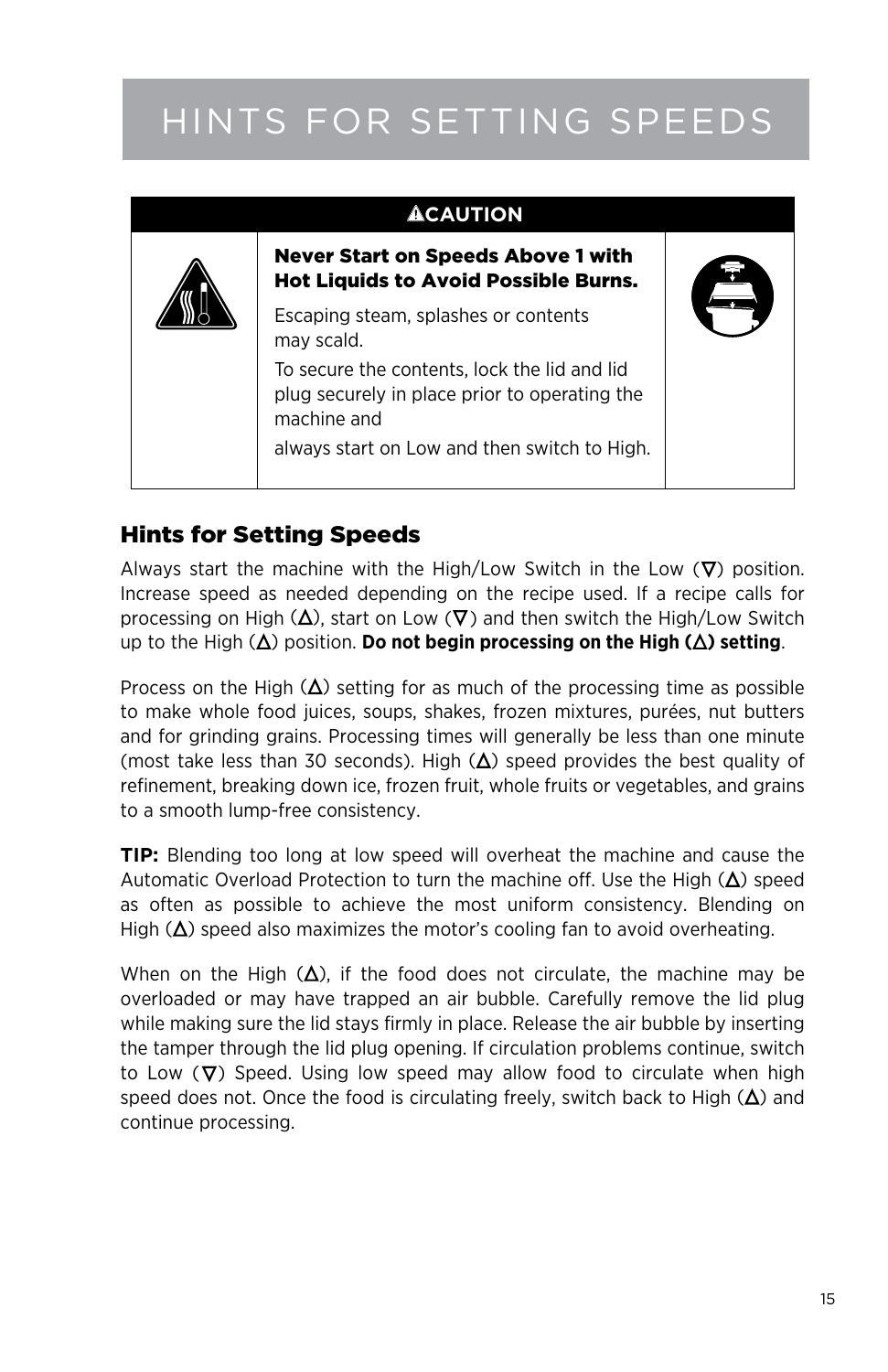## Operating Instructions

### Wet Blade Container

Designed for processing liquids including juice, frozen mixtures, sauces, soups, purées, batters, and for wet chopping.

- **1.** Make sure that the High/Low Switch is set to Low  $(\nabla)$ .
- **2.** Load the container before placing it on the motor base. Place liquids and soft foods in the container first, solid items and ice last. Although not necessary for blending, you may want to cut or break food into smaller pieces for more precise measuring of ingredients.
- **3.** Securely fasten the 2-part lid. Always use the complete 2-part lid when blending (unless the tamper is inserted through the lid plug opening). Especially when blending hot ingredients, make sure the lid is securely latched.
- **4.** With the motor off, set the wet blade container on the motor base by aligning it over the centering pad.
- **5.** Do not ever attempt to put a container on an operating motor base or to operate a motor base without a container properly in place.

Start with the High/Low Switch in the Low  $(\nabla)$  position. Always start your machine on Low  $(\nabla)$ . Activate the machine by turning the On/Off Switch to On (|). Your container will shift and get into an aligned position.

**6. Take proper care when handling and processing hot ingredients and making hot soups and sauces.**

## **ACAUTION** Never Start on Speeds Above 1 with Hot Liquids to Avoid Possible Burns. Escaping steam, splashes or contents may scald. To secure the contents, lock the lid and lid plug securely in place prior to operating the machine and always start on Low and then switch to High.

- **7.** Due to the machine's speed, processing times are much quicker than standard appliances. Until you are accustomed to the machine, count your time carefully to avoid over-processing.
- **8.** After turning the machine off, wait until the blades completely stop before removing the lid or container from the motor base.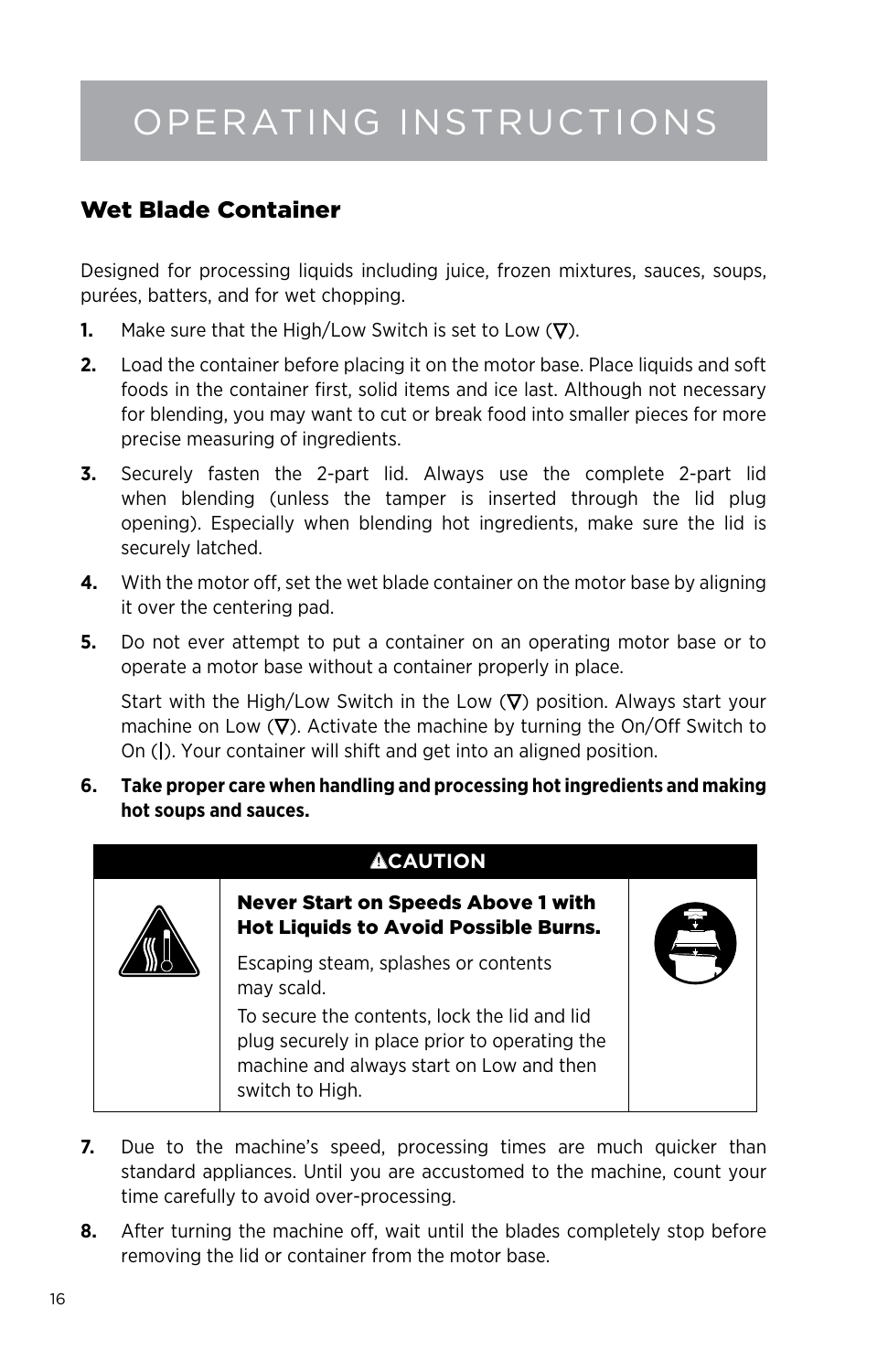## Operating Instructions

### Dry Blade Container

If purchased, your dry blade container should only be used for hard, dry materials such as grain, and for kneading dough.

- **1.** Make sure that the High/Low Switch is set to Low  $(\nabla)$ .
- **2.** Securely fasten the 2-part lid. Always use the complete 2-part lid when blending (unless the tamper is inserted through the lid plug opening). Especially when blending hot ingredients, make sure the lid is securely latched.
- **3.** With the motor off, set the dry blade container on the motor base by aligning it over the centering pad. Do not ever attempt to put a container on an operating motor base or to operate a motor base without a container properly in place.
- **4.** Start with the High/Low Switch in the Low  $(\nabla)$  position. Always start your machine on Low  $(\nabla)$ . Activate the machine by turning the On/Off Switch to On (|). Your container will shift and get into an aligned position.
- **5.** After turning the machine off, wait until the blades completely stop before removing the lid or container from the motor base.
- **6.** Due to the machine's speed, and the sometimes short processing times, count your time carefully to avoid over processing.
- **7.** Grinding dry material for more than 2 minutes could damage your machine. Regular use may result in cosmetic marring of the container and cause the blades to become dull over time.
- **8.** Grinding some herbs may release volatile oils, causing the container to discolor permanently. Others have strong odors that may linger in the container, affecting the flavor of other foods. The grinding of some herbs and spices may also cause the blade to dull over time, or the container to crack.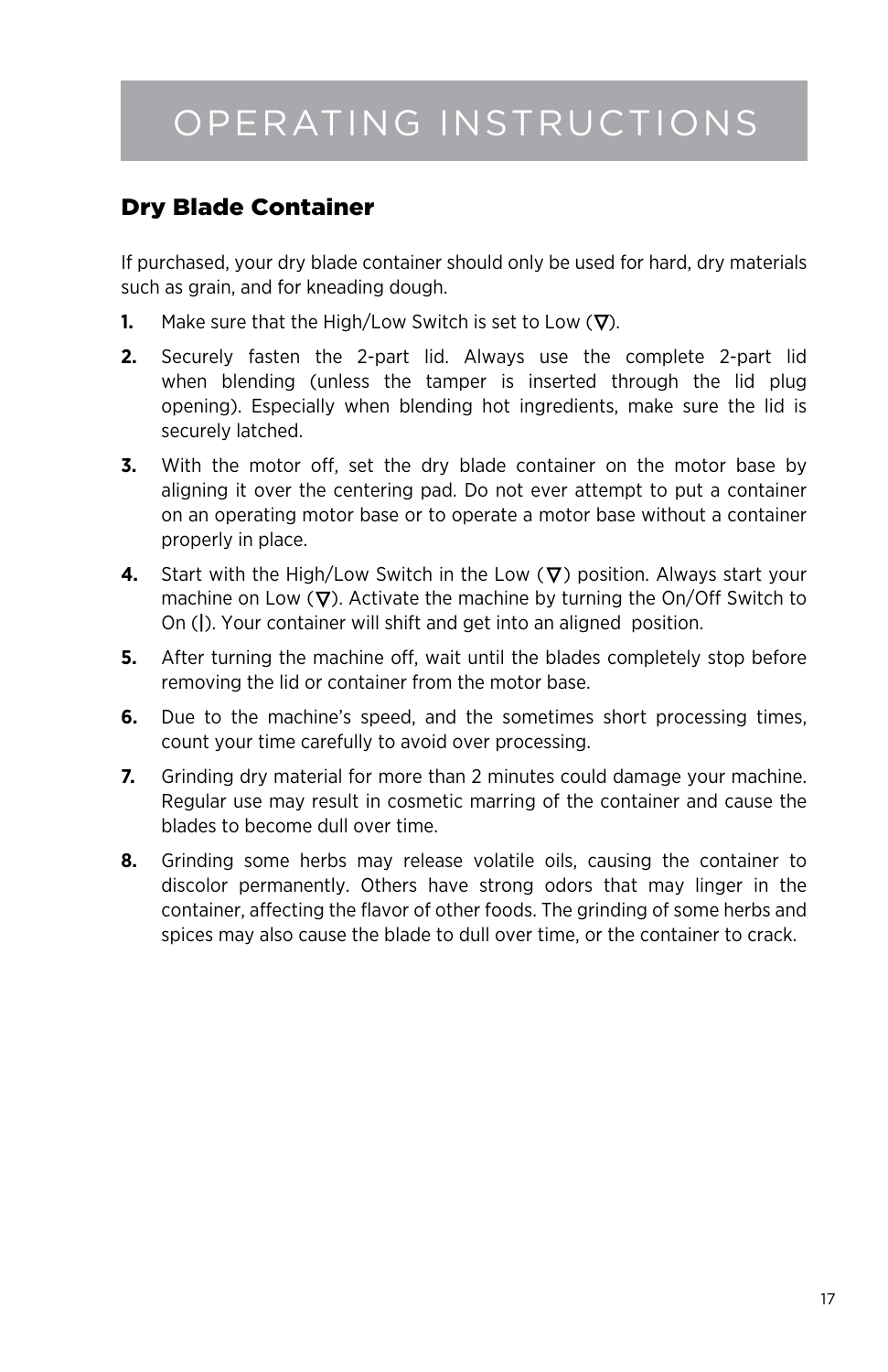## Care and Cleaning

### Container

To prepare your new machine for initial use, follow the steps under Normal Cleaning below. This will clean the unit, and break-in the motor.

#### **Normal Cleaning:**

- **1.** Fill the container half full with warm water and add a couple drops of liquid dishwashing detergent to the container.
- **2.** Snap or push the complete 2-Part lid into locked position.
- **3.** Start with the High/Low Switch in the Low  $(\nabla)$  position. Activate the machine by switching the On/Off Switch to On (|). The machine will start on Low then switch the High/Low Switch to High  $(\Delta)$ .
- **4.** Run the machine on High for 30 to 60 seconds.
- **5.** Turn off the machine, and rinse and drain the container.

### **To Sanitize:**

- **1.** Follow Normal Cleaning instructions above.
- **2.** Fill the container half full with water and 1 ½ teaspoons of liquid bleach.
- **3.** Snap or push the complete 2-Part lid into locked position.
- **4.** Start with the High/Low Switch in the Low  $(\nabla)$  position. Activate the machine by switching the On/Off Switch to On (|). The machine will start on Low then switch the High/Low Switch to High  $(\Delta)$ .
- **5.** Run the machine on High for 30 to 60 seconds.
- **6.** Turn off the machine, and allow mixture to stand in the container for an additional 1 ½ minutes.
- **7.** Pour bleach mixture out. Allow container to air dry.
- **8.** Do not rinse after sanitizing.

### Lid, Lid Plug and Tamper

Separate the lid and lid plug. Wash parts in warm, soapy water. Rinse clean under running water and dry. Reassemble before use.

**IMPORTANT:** To ensure continued and effective performance, do not put the container, lid, lid plug or tamper in the dishwasher.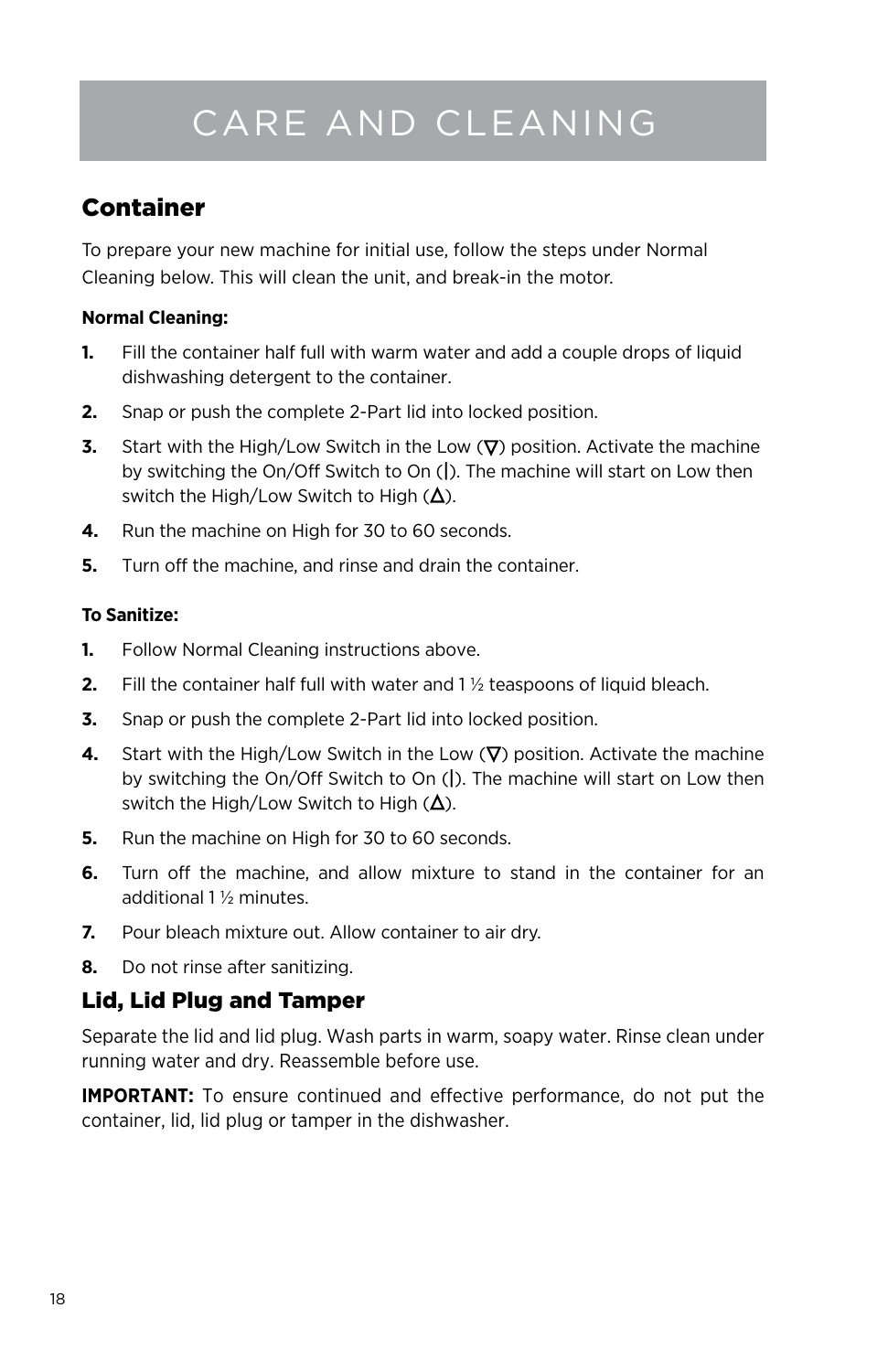# Care and Cleaning

### Motor Base

**1.** Unplug the power cord.

![](_page_18_Picture_3.jpeg)

- **2.** Wash the outside surface with a damp, soft cloth or sponge that has been rinsed in a mild solution of liquid detergent and warm water. Do not place the motor base in water.
- **3.** The centering pad can be removed for more thorough cleaning.
- **4.** Thoroughly clean the switches so they work freely. They may become sticky from use. Moisten a cotton swab with a household degreaser or cleaner and clean the grooves around the switches. Immediately dry all surfaces.
- **5.** Polish with a soft cloth.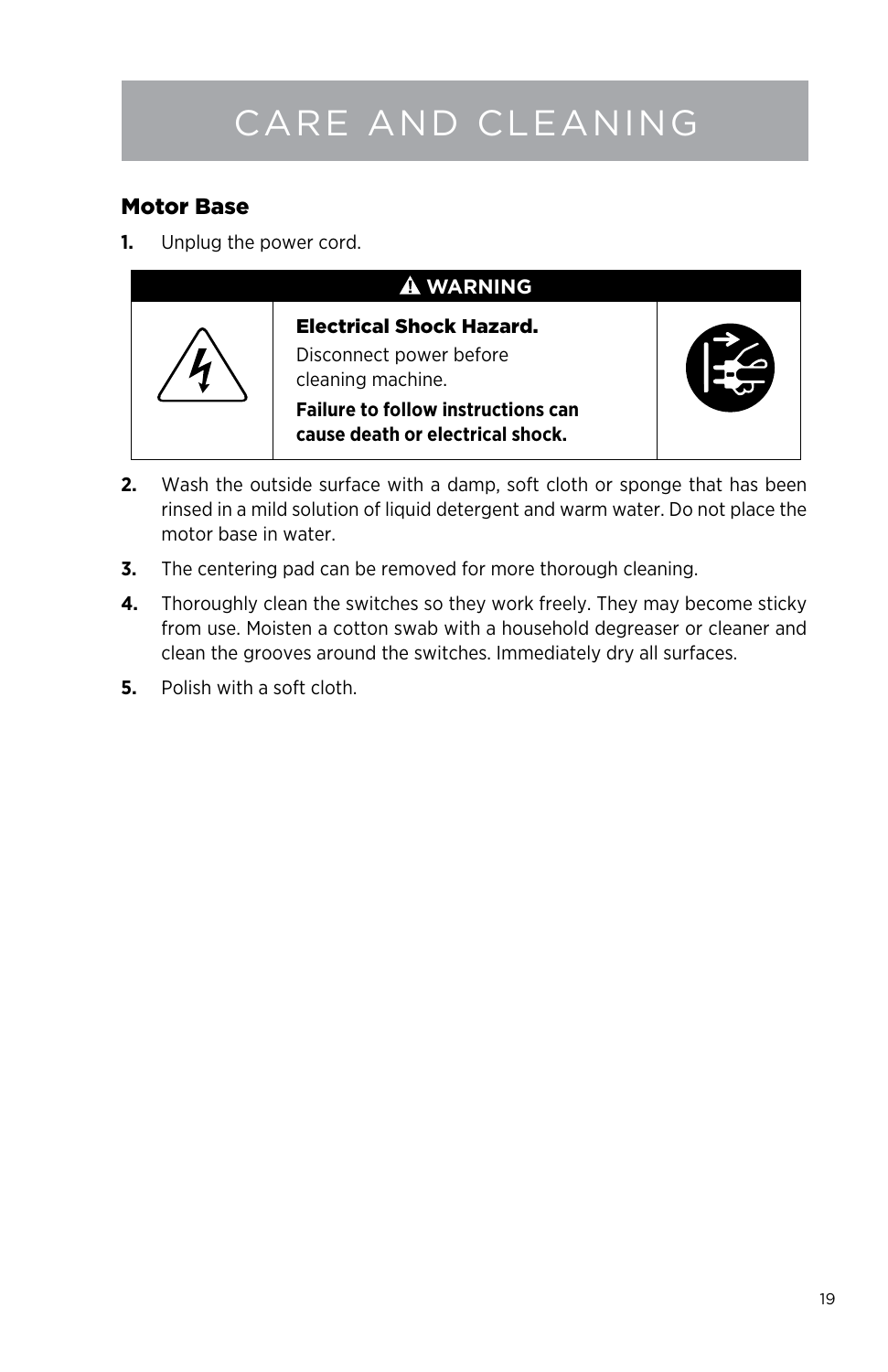## Troubleshooting

### Automatic Overload Protection

Your Vitamix machine is equipped with a special feature: Automatic Overload Protection. This built-in feature is designed to protect the motor and prevent your machine from overheating. When engaged, this Automatic Overload Protection will cause the motor to shut off and possibly emit a light odor.

If your Automatic Overload Protection should ever be activated, refer to page 10 in this manual to easily reset your machine.

### **Tips to prevent "overloading" your Vitamix machine:**

- Process only Vitamix recipes when learning to use the machine
- Do not process recipes at lower speeds than recommended
- • Do not process recipes at higher speeds than recommended
- • Do not process recipes longer than recommended
- • Use your tamper to process thicker mixtures and keep ingredients moving around and through the blades

### Retainer Nut Loosening

In the event that the retainer nut at the bottom of your container loosens and no longer securely holds the blade assembly in place, DO NOT CONTINUE TO USE THE CONTAINER. Call Vitamix Customer Service at 1.800.848.2649 or 1.440.235.4840, or your local dealer immediately for instructions.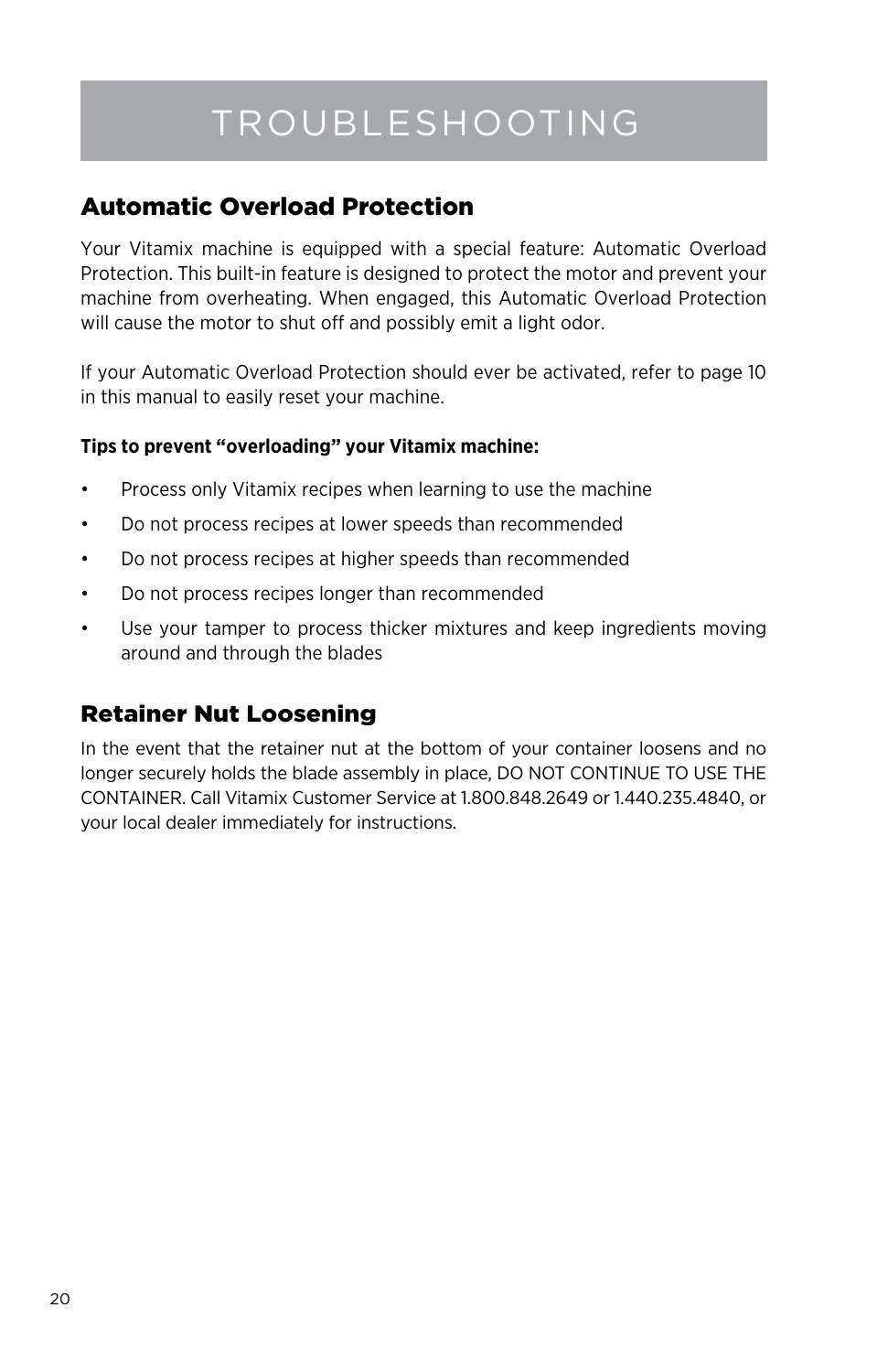### 5-Year Full Machine Warranty

### **1.** Product Registration.

Vita-Mix® Corporation ("Vitamix") strongly encourages you to register your purchase by completing and returning the product registration card that came with this Machine. You can register online at vitamix.com/warranty; or by calling our Customer Service Department at 1.800.848.2649 or 1.440.235.4840. Failure to register your product purchase will not diminish your warranty rights. However, registering your purchase will allow Vitamix to better serve you with any of your customer service needs.

### **2.** Who Can Seek Warranty Coverage.

This Warranty is extended by Vitamix to the owner of this Machine for personal household use only. This Warranty does not apply to products used for commercial, rental or re-sale purposes. Should ownership of the machine change during the 5-year period, please update the Machine's owner information at vitamix.com/warranty.

### **3.** What is Covered.

Vitamix warrants to the owner that if this Machine (a "Machine" consists of a motor blender base and any containers purchased together) fails within 5 years from the date of purchase due to a defect in material or workmanship or as a result of normal wear and tear from ordinary household use, Vitamix will, within 30 days of receipt of the returned product, repair the failed Machine or component part of the Machine free of charge.

If, in Vitamix's sole discretion, the failed Machine or component part of the Machine cannot be repaired, Vitamix will elect to either (A) replace the Machine free of charge or (B) refund the full purchase price to the owner, unless Vitamix receives prior written notice of the owner's preference.

### **4.** What is Not Covered.

This Warranty does not apply to Machines that have been used commercially or in non-household applications. This Warranty does not cover cosmetic changes that do not affect performance, such as discoloration or the effects of the use of abrasives or cleaners or food build up. This Warranty is only valid if the Machine is used and maintained in accordance with the instructions, warnings and safeguards contained in the owner's manual.

Vitamix will not be responsible for the cost of any unauthorized warranty repairs.

**REPAIR, REPLACEMENT OR REFUND OF THE PURCHASE PRICE ARE THE EXCLUSIVE REMEDIES OF PURCHASER AND THE SOLE LIABILITY OF VITAMIX UNDER THIS WARRANTY. NO EMPLOYEE OR REPRESENTATIVE OF VITAMIX IS AUTHORIZED TO MAKE ANY ADDITIONAL WARRANTY OR ANY MODIFICATION TO THIS**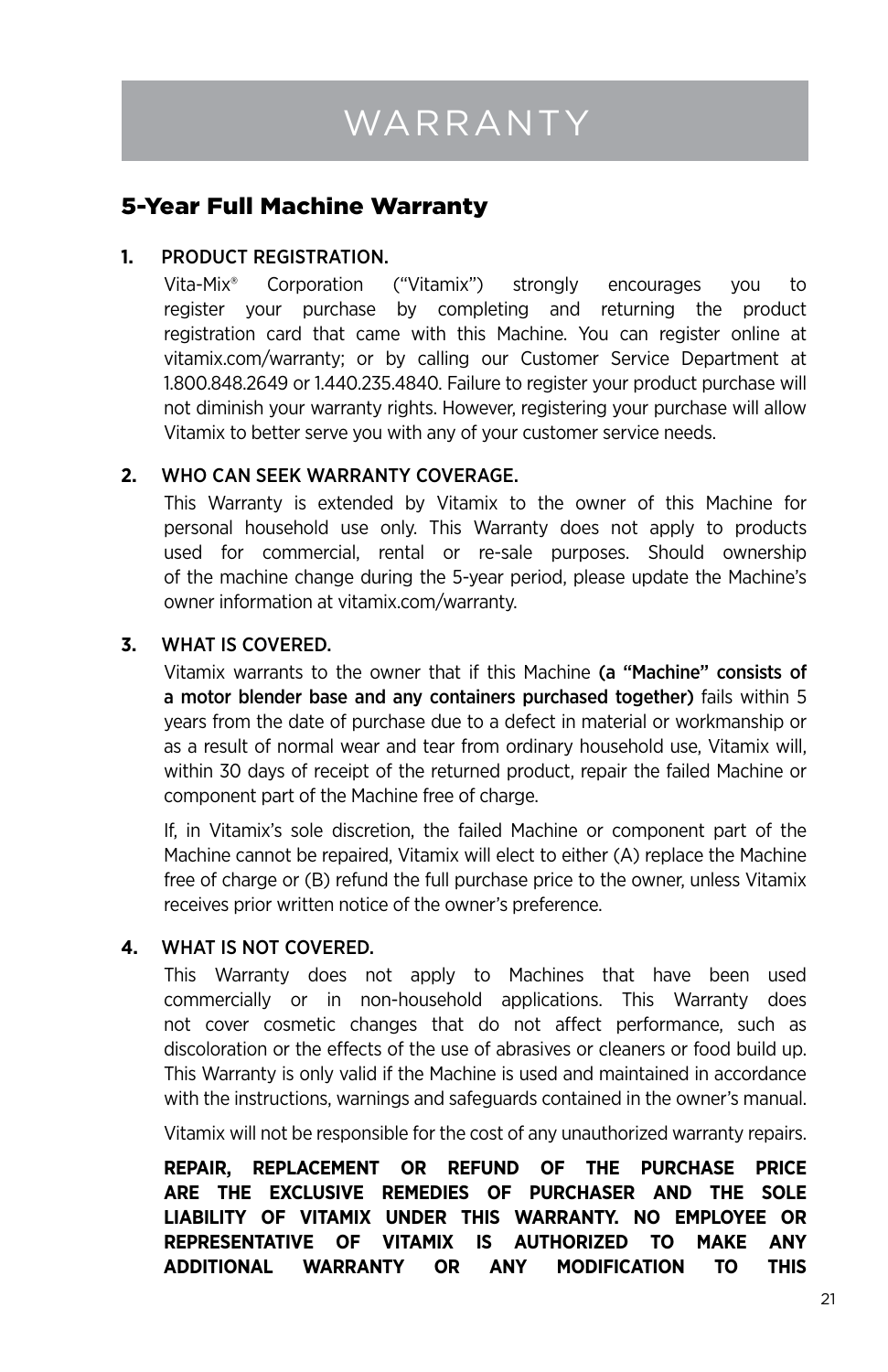# **WARRANTY**

**WARRANTY WHICH MAY BE BINDING UPON VITAMIX. ACCORDINGLY, PURCHASER SHOULD NOT RELY UPON ANY ADDITIONAL STATEMENTS MADE BY ANY EMPLOYEE OR REPRESENTATIVE OF VITAMIX. IN NO EVENT, WHETHER BASED ON CONTRACT, INDEMNITY, WARRANTY, TORT (INCLUDING NEGLIGENCE), STRICT LIABILITY OR OTHERWISE, SHALL VITAMIX BE LIABLE FOR ANY SPECIAL, INDIRECT, INCIDENTAL OR CONSEQUENTIAL DAMAGES, INCLUDING, WITHOUT LIMITATION, LOSS OF PROFIT OR REVENUE.** 

Some states do not allow limits on warranties. In such states, the above limitations may not apply to you. Outside the U.S.A. and Canada, other warranties may apply.

#### 5. What Voids this Warranty.

Abuse, misuse, negligent use, alteration of the Machine, exposure to abnormal or extreme conditions, or failure to follow the operating instructions will void this Warranty.

The Warranty is also void if repairs to the Machine or any component part of the Machine are performed by someone other than either Vitamix or an authorized Vitamix Service Provider or if any component part of a Machine subject to this Warranty is used in combination with a motor base or container that is not expressly authorized by Vitamix.

#### **6.** How to Obtain Return Authorization Under This Warranty.

In the event that the Machine or any component part of the Machine needs service or repair, please call Vitamix Customer Service at 1.800.848.2649 or 1.440.235.4840. You will be asked to provide a date of purchase and proof of purchase for any product that has not been registered with Vitamix. For product subject to this Warranty you will be provided with a return authorization number, up-to-date shipping instructions and a pre-paid return pick up label. Vitamix will pay standard shipping costs on the return of a Machine or component part for warranty service and repair and for return shipment of the product to you after the warranty repair or replacement. Purchaser is responsible for the costs of special shipping requests.

Within the U.S.A. and Canada, this Warranty is honored directly through the Vita-Mix® Corporation.

#### **United States**

Vita-Mix® Corporation 8615 Usher Road Cleveland, Ohio 44138-2199 1.800.848.2649 service@vitamix.com

You will be deemed to have accepted the returned product "as is" upon delivery unless you notify Vitamix of any problem, including shipment damage, within 48 hours of delivery.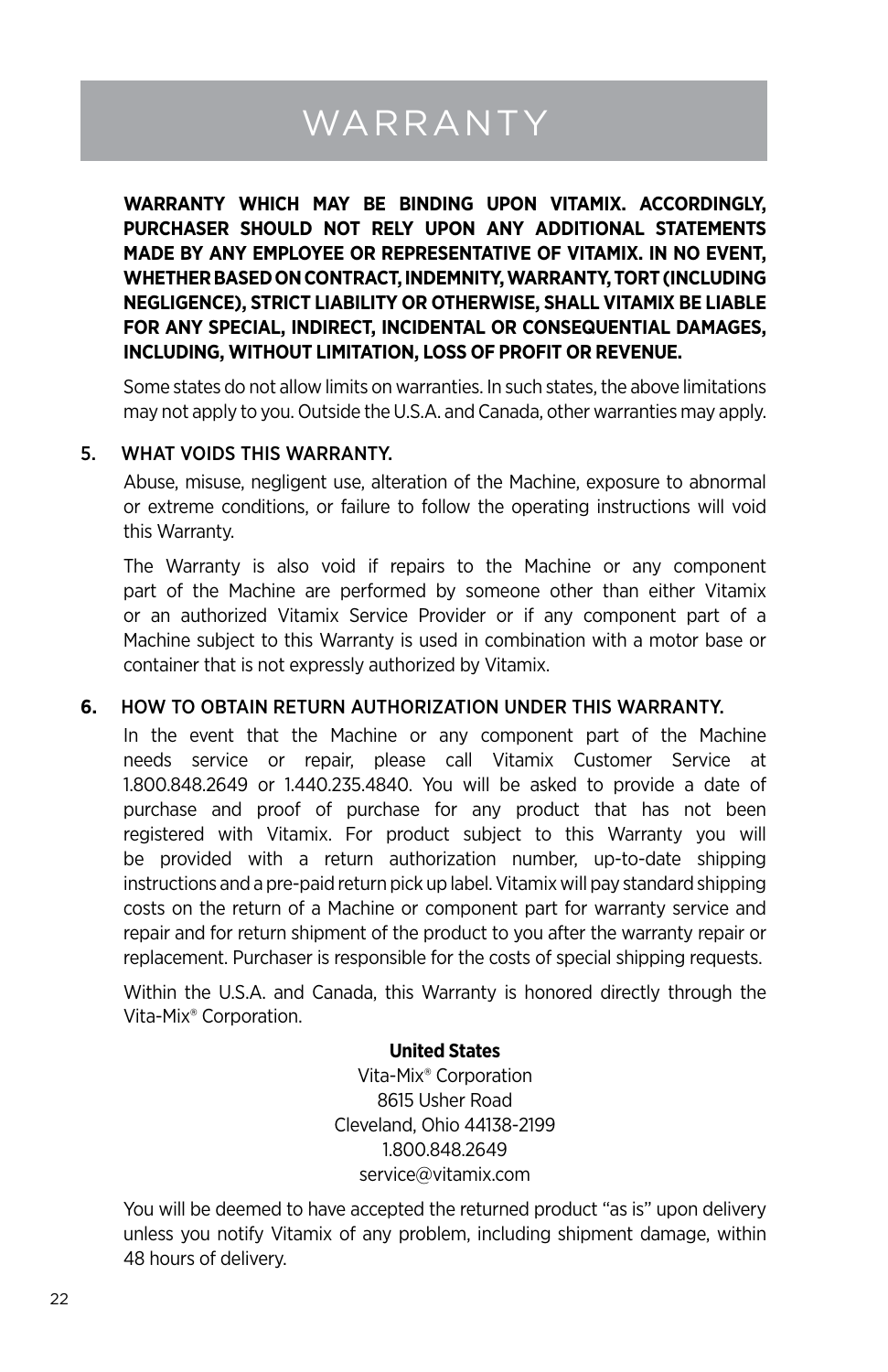## NOTES